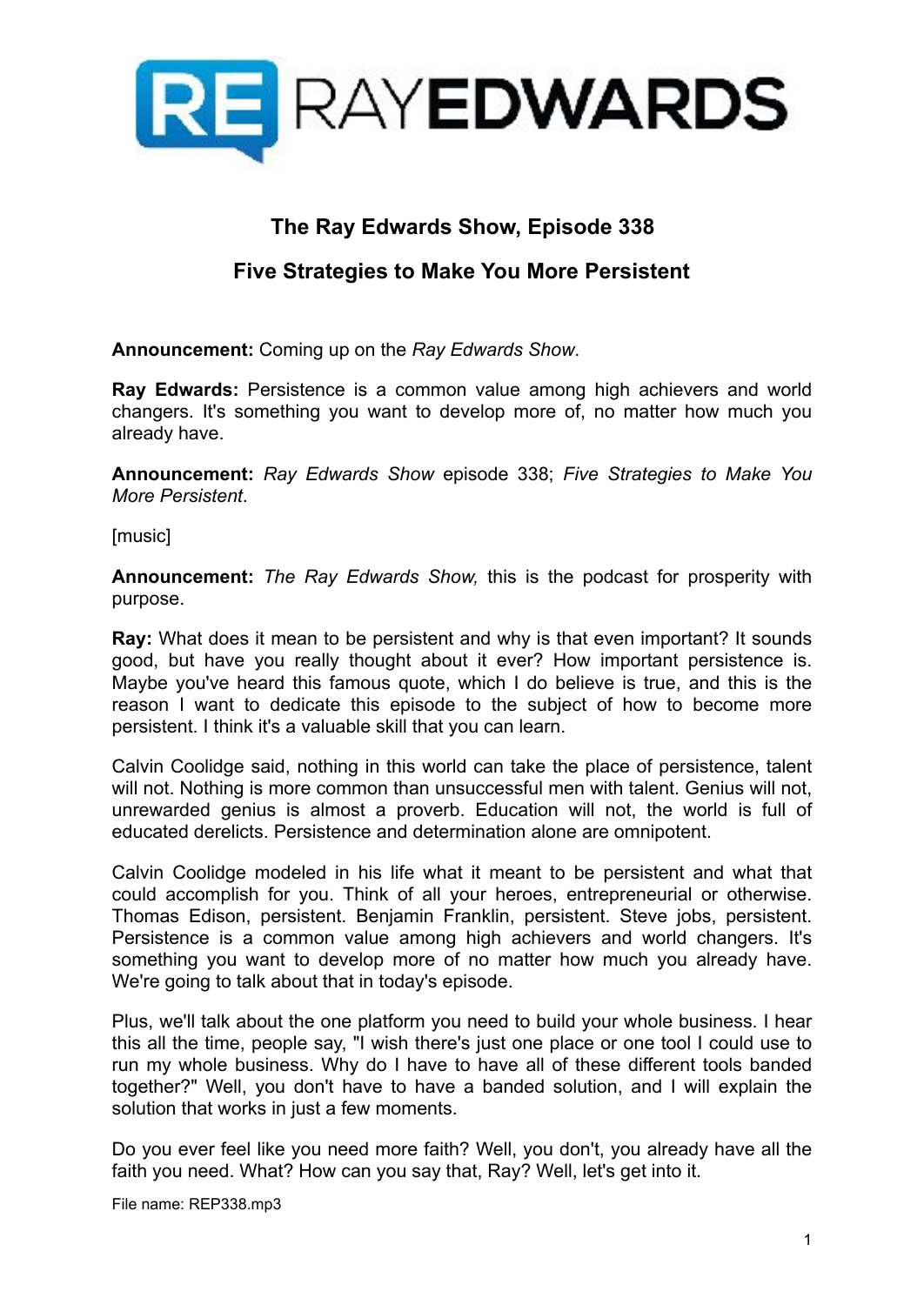

**Announcement:** Does anyone want to live a life that is long and prosperous, *Spiritual Foundations*.

**Ray:** Now, you know me, I come from a Christian worldview. As a Christian, I believe that everything in the Bible points to one person, Jesus Christ. Yes, even the old testament, even the weird parts the old testament, I think point to prophetically to the coming of Jesus Christ. If you think that everything in the Bible points to Jesus it's all about Jesus, then it changes the way you interpret scripture and things that are said in scripture. We're going to investigate the reason I don't think you need any more faith. I think you already have all the faith you need. That's going to rattle some people's cages, but I think it's true.

By the way, if you have trouble with this whole concept that the whole Bible is about Jesus because you read stuff in the old testament and you say, "How could that be about Jesus. All this death and slaughtering and destruction and revenge, how does that all point to Jesus?" There is a book by Frank Viola and Leonard Sweet called *Jesus a Theography,* and it explains how Jesus is present in the scripture all the way from beginning to end, Old Testament, New Testament. It's a fascinating book to read, whether you agree with everything in it or not. I think you'll enjoy reading it if you're into this kind of subject. Check out *Jesus a Theography* by Frank Viola and Leonard Sweet. I think you'll thank me for that book recommendation.

All right, let's get into it now. Just like everything else in the Bible, faith is in the end about Jesus Christ. It begins with Jesus. It says he's the author of our faith. It is sustained by Jesus, and it is complete in Jesus. It also says that he's the finisher of our faith, the author and finisher of our faith. The faith of Jesus is all the faith you will ever need. Everything we would have faith for, we pray for health, we pray for financial help, or we pray for just favorable results in seeking a job, or in our business, or for a long and healthy life or fulfillment or a good relationship. All these things that are promised to us in the Bible are dependent upon one thing, and that one thing is not your effort, it's not your being a good person, it's not your being having more faith, like working up to a level of more faith. That's one of the myths of the so-called faith healing movement. It's the belief that if you have enough faith, you can be healed. I don't think that stands up, if you look at scripture.

All of these things are already provided for us through the faith of Jesus himself. You have to ask yourself, do you have faith in your faith, or do you have faith in the faith of Jesus. We've been taught things like if you quote scripture enough, then you'll develop more faith. If you believe hard enough, then you'll get an answer to your prayer. In other words, what they've done is they've taken God and His promises and His Bible and His word, and they've reduced God into a formula. The formula is something they do, they behave a certain way, they say certain things, they do certain actions, and God will do what they want. That sounds more like magic, doesn't it? It sounds like religion, it sounds like the law, rules that you have to perform for in order to get the reward. That's the law.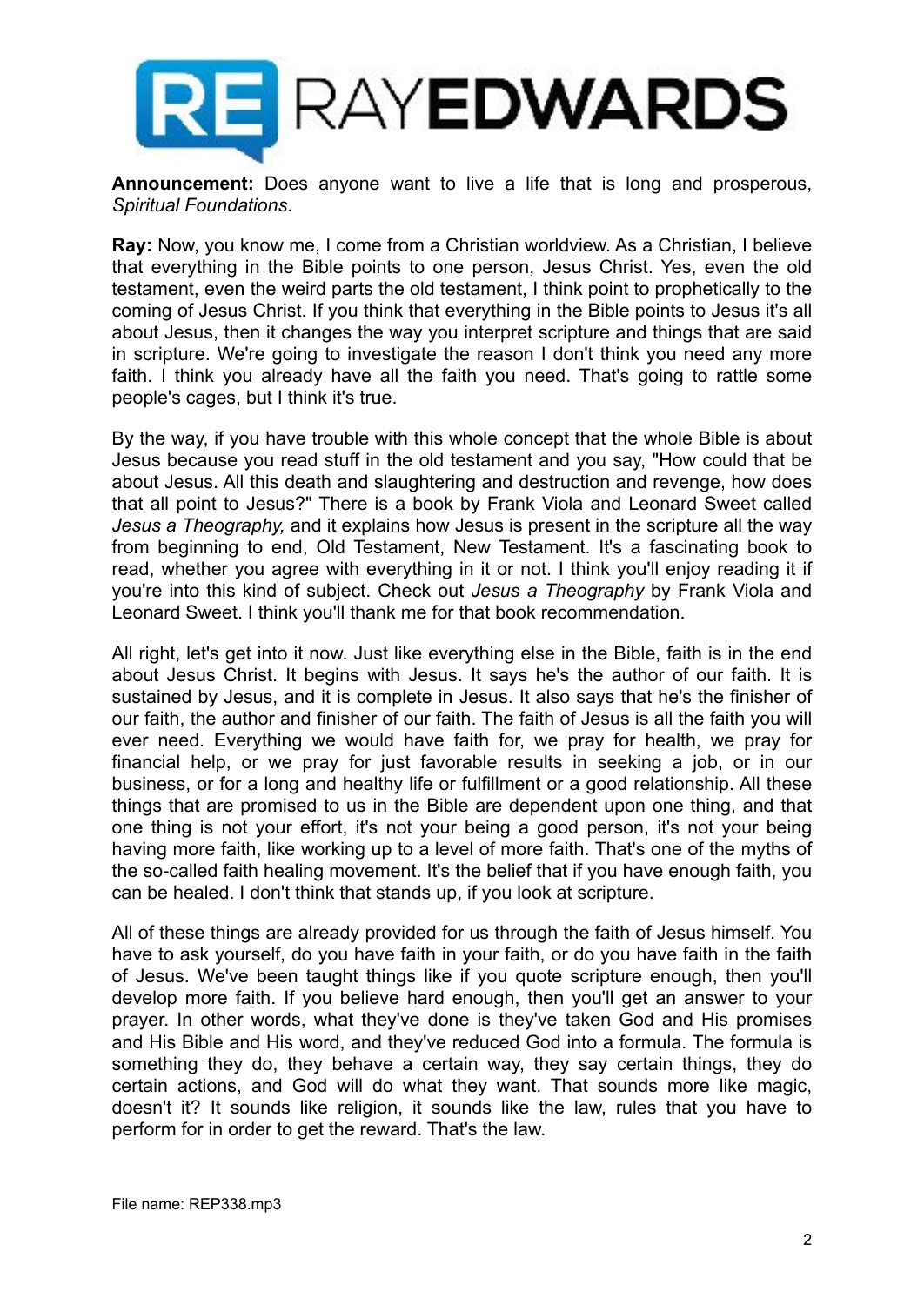

But faith is the opposite of the law, faith is about grace. Trying to follow the law is exhausting, it wears you out, it's always something you have to do more of, you have to be better at it. Faith is without effort, it's just trusting what has already been done. Not what will be done, its trusting about what has already been done.

Let me tell you the passage that really illuminated this for me, it's in the book of Mark Chapter 9. In fact, I think of this as my birthday present. Shortly after I was diagnosed with Parkinson's disease, I heard this talk by Randy Clark. Mark Chapter 9, we're going to focus in on verse 23. My birthday is actually in September 23, so 9:23. Let's go to Chapter 9, there's a beautiful story here that teaches us about what it means to have faith in the faith of Jesus. In this passage, there's a father who comes to Jesus and his son is demon possessed. The man's son is demon possessed, and he comes to Jesus needing a miracle and he's desperate for having a miracle. The disciples, you've probably heard the story before, the disciples have already been tried praying for the boy but they haven't been able to get any results at all for their prayers. And the disciples, and the father are stuck. Everything they needed to do, they did, and all their effort, all their work, all they're trying to work up the faith has failed.

If you think about it, this is kind of a real puzzle, because the disciples have been following Jesus around, they've seen all the miracles Jesus has done, they've done miracles by his word. He gave them the authority. He sent them out and said, "Go out and heal the sick and raise the dead and cast out demons" and they did it. They saw all these things happen. Then they come to this boy who's demon possessed and they cannot make it happen. They just can't work up enough faith even if they have seen the amazing stuff Jesus has done, and even though he's allowed them to do stuff through him, through his power.

In this passage, here they are stuck with no results, and the boy's father wants to believe. Have you been there? He wants to have enough faith, but his faith is up and down. He says stuff like, "If you can." To which Jesus' response, "If I can?" And he says to Jesus, "Help me in my unbelief."

I don't know about you but I have felt this way myself. I have dealt with doubt. I have felt like my faith wasn't strong enough. Jesus has an answer to that like he has an answer for everything. He shows us that all we need, he's already taken care of. In the new American standard Bible, the original Greek in verse 23, the father says to Jesus, "If you can, would you help my boy?" And Jesus says, "If you can? All things are possible to Him who believes."

The question is, who is Jesus referring to? Who is the one that believes? We, most of us in church, were taught that that was referring to us, was referring to the father. He is saying to the father, have you believed enough, your boy will be healed? But it's not the boy's father, as his faith is lacking. He doesn't have any faith. He says, "If you can." It's not the disciples, because they've tried and they couldn't do it. There's only one person in this whole story who had perfect faith, that was Jesus. Jesus is the one who believes. All things are possible, he said, to him who believes. He is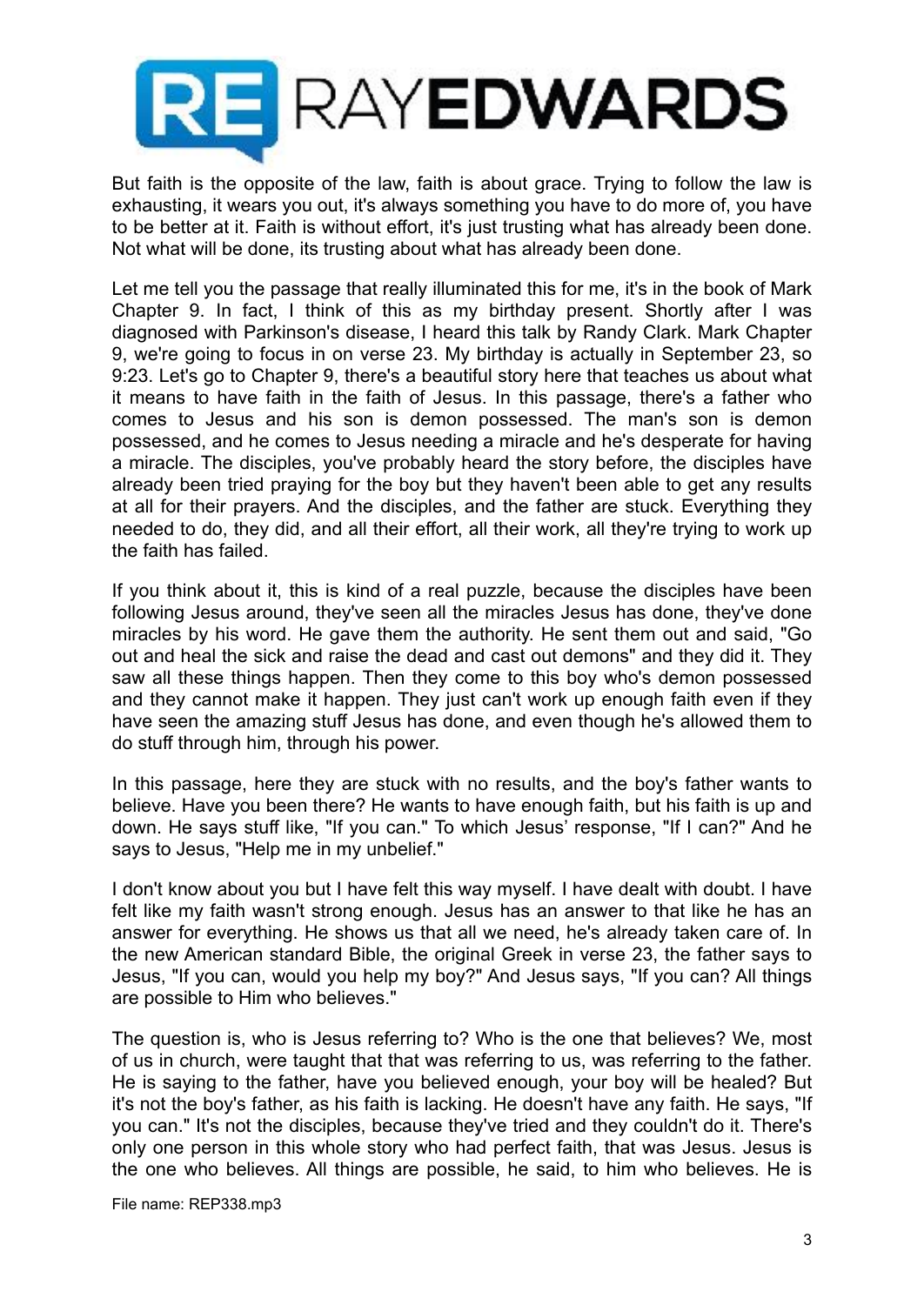

referring to himself. His faith never wavers. He never doubts. Jesus is the one who always believes.

When you feel like you don't have enough faith, when your faith runs out, and we all get there. I've been there recently. I reached a point where I just said to God, I can't do this. I can't-- I don't even have enough faith for it, but I know you do. When you feel like your faith is unstable, or it's run out, just remember that Jesus' faith remains the same. When your faith is weak, his faith is strong. We need to put our faith in his faith, on our behalf.

We can become so conscious of how we're doing, how good we are, how much Bible we're reading, how many meetings we are going to, how many people we've shared the gospel with, that we turn everything into work, even our faith. But hear me on this, faith is not a work, faith is rest. Don't let your faith become about striving and working and trying hard to get rewarded. Don't say Jesus is everything to me except faith. When it comes to faith, I have to come up with my own. When it comes to faith, I have to produce my own. I have to work it up, I have to exercise my faith. Build it up. Build up my faith muscles. No, that's not the answer. It can't be the answer. That doesn't answer anything.

But if we accept the finished work of Jesus who was on the cross and said, "It is finished, done, debt paid". If we accept the finished work of Jesus, we can rest knowing that Christ is, as the Bible says, All in all. He's everything to us, including our faith. And how do we stand in faith? Through grace. The unmerited favor of Jesus toward you allows you and me to stand in faith. Just remember, when you feel like your faith is weak or it's fading, just latch on to the faith that never will fail, that never fades, that never wavers. Jesus is the one who never doubts, Jesus is the one who always believes, and for him who believes, anything is possible.

**Announcement:** Now, simple hacks that make life cheaper, easier and faster. Ray's tip of the Week.

**Ray:** We just did a live workshop here in Spokane with a bunch of really smart super brain kind of people, and one of the things we talked about was, how do you build an online business? How do you sell your knowledge, your expertise and information through online courses and training without the technical nightmare? Because most people have to cobble together a bunch of different systems with band-aided solutions as feelers they're put together with rubber bands or sometimes almost like paperclips, duct tape, rubber bands, printer stick these systems together to make them work together, and you don't have to do that.

Here's what we use and recommend. We've tried everything. Hear me, we've tried everything, and here's what we use now for our business and this is what we recommend. It's very simple, it's one word, kajabi, K-A-J-A-B-I, Kajabi. In case you're wondering what that means, that word Kajabi actually means to take flight. If you want your business to take flight, we recommend kajabi. It's a digital platform, it's all in one. It helps you create your business the way you want it, on your terms,

File name: REP338.mp3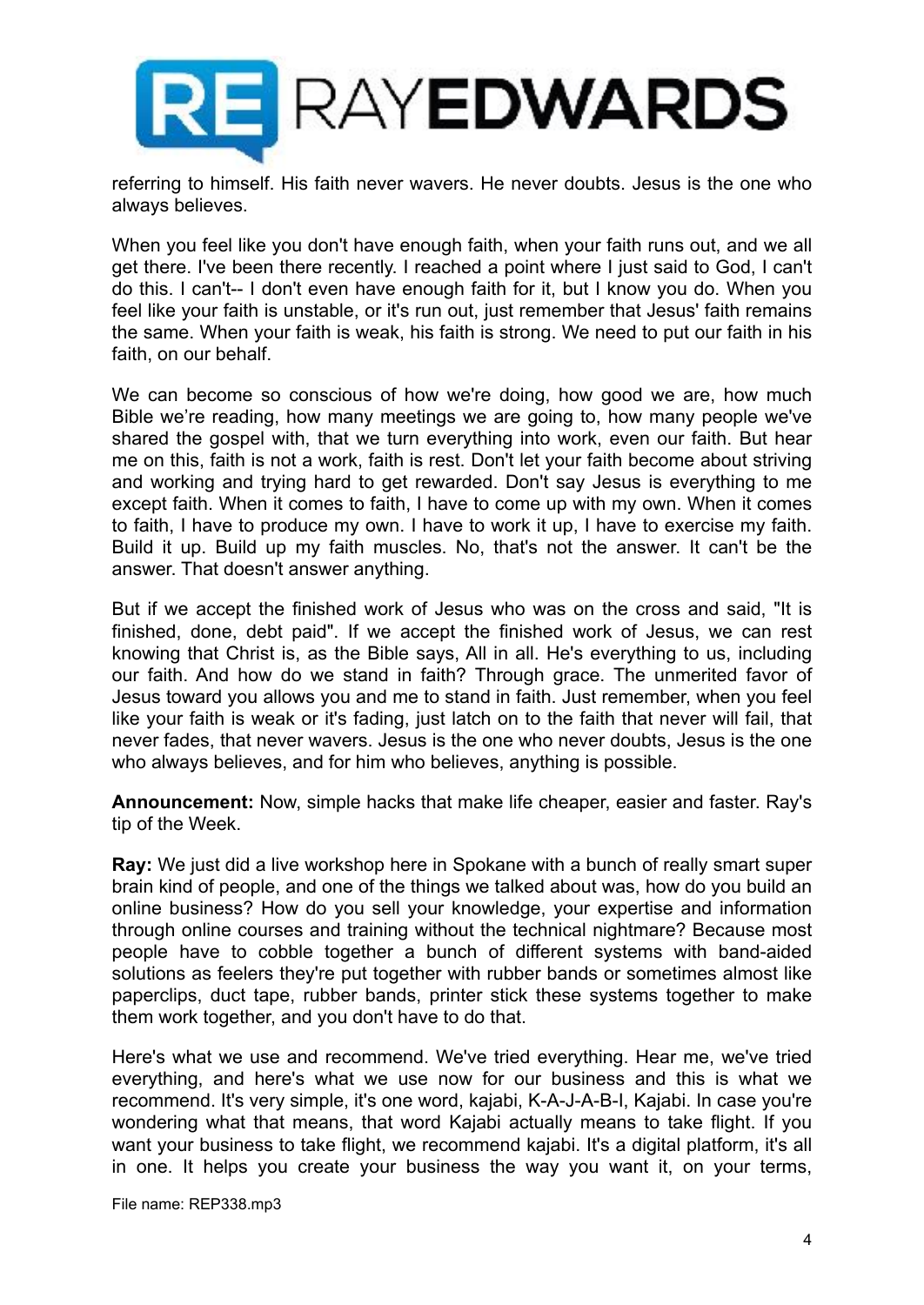

whatever that may look like, whatever kind of life you want to have, kajabi is a tool that lets you do it.

There's a reason-- Now, think about this. This business of teaching things online is projected to be valued at \$275 billion by the year 2022. It's the fastest and easiest way for people to launch their own online business. You teach others what you know, through online courses, through coaching and membership sites. There's a reason why kajabi is recommended more than any other platform, it does this work for you. It's because it's the only platform you need. As I said before, let me underline this, we've tried them all. The fact is, you shouldn't have to pay for multiple tools and try to cobble them together in order to sell your knowledge online. It's so easy to do.

You shouldn't have to encounter all kinds of tech headaches. You shouldn't have to string multiple systems together with band-aids and duct tape just to get your business off the ground. That's too much work, it's too confusing and it's too much of a nightmare, it's driven too many people out of the opportunity all together. Kajabi will do all this for you. It'll create the perfect product because they have a built in Course Builder where you don't even have to learn how to build a course, it's built into the software. You just click a button and it builds the course out for you, you just fill in the blanks.

You have to know something to fill in the blanks with. But you don't have to worry about course structure. The structures are already in the system for you, and you can customize them if you want to. You can set up your own branded online store that looks great and it's proven to convert well. You can get paid easily with a built-in shopping cart and payment solution. You can have affiliates and affiliate program if you want to. It's all set up within the system already, you don't have to even get a separate module or anything.

You can send emails to your potential buyers and customers. You can build fully automated marketing campaigns. You can tag people, segment them, you can do all this stuff without having to use any other system except kajabi. It's really an all in one solution. You can even build your whole website on it. You can make it your blog, you can make it the home for your podcast, for YouTube channel. You can build every part of your online business in this one system. They have a free trial, and you can check it out for yourself. Go to rayedwards.com/kajabi. That's rayedwards.com/K-A-J-A-B-I, kajabi.

That is my affiliate link, which means I'll get a small commission if you choose to buy. But just right now, get the free trial. Don't pay anything. Just get a free trial and check it out for yourself. I think you'll agree, this is the one platform you need to build your business. There's so much good knowledge and proven practices built into the software, you don't even have to think about. What I find is, I see people building sites with more wisdom and expertise built into the structure of their site than they actually have because it's built into the system for them. Check it out. It's at rayedwards.com/K-A-J-A-B-I, kajabi. You'll thank me for it, and you will take flight.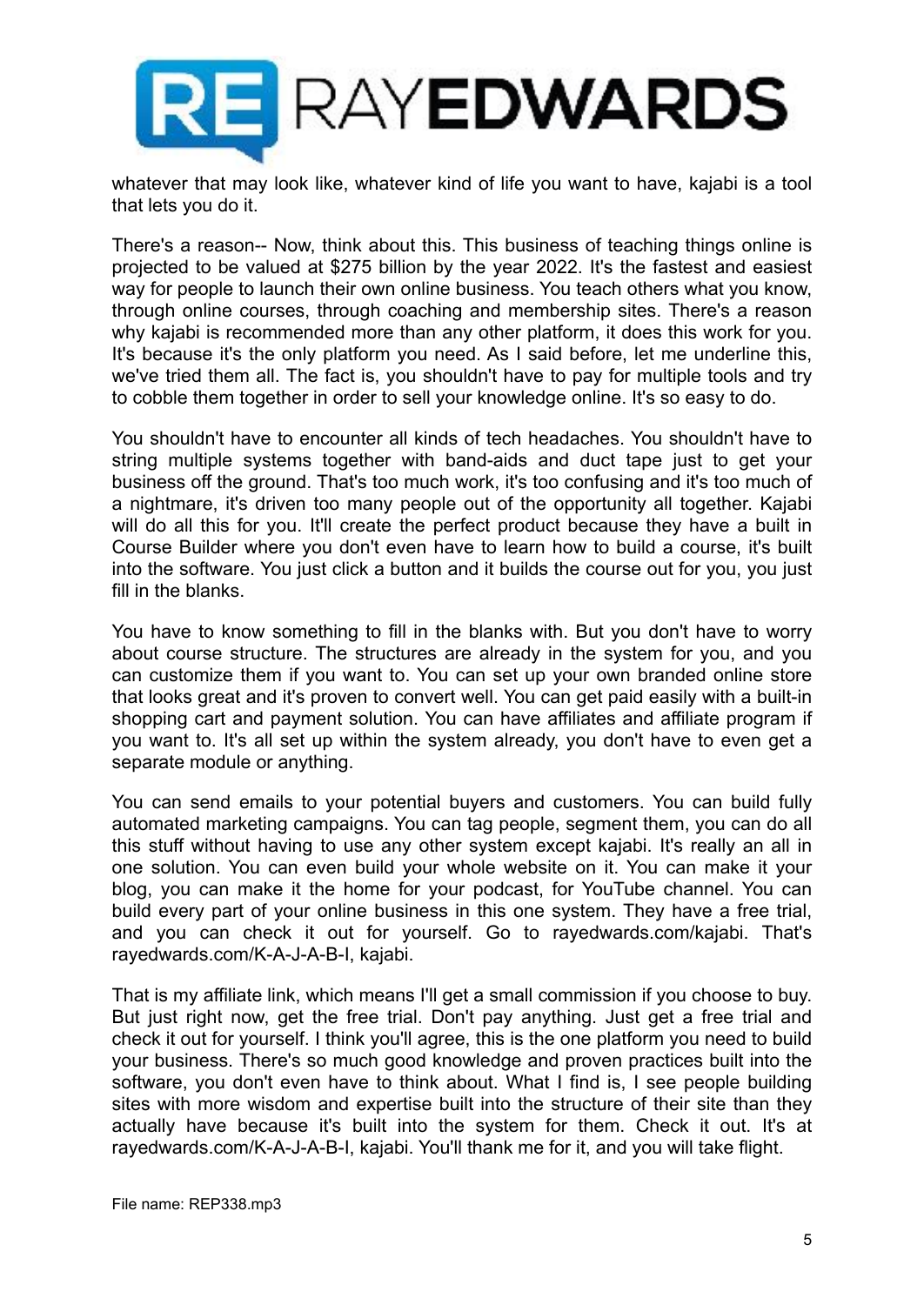

**Announcement:** And now, our feature presentation.

**Ray:** Read any big success story about any entrepreneur, any political hero or hero of a movement or captain of an idea or an ideal. There's always some kind of persistence that plays into this success stories. The hero always has to persist, whether it's a fictional story or a true story. Look at the life of Benjamin Franklin, he had to persist in order to succeed. Thomas Edison had to persist in order to succeed, Elon Musk had to persist in order to succeed. Steve Jobs, Bill Gates.

All the great success stories that we revere, all involve a measure of persistence. You don't hear very many stories that extol the virtues of giving up, do you? There's a reason. Giving up doesn't really offer a lot of hope for success. Regardless of the outcome, whether you succeed or fail at your intended objective, persisting through the tough times and pushing forward through overwhelming odds is part of your victory, even if you fail in your ultimate goal. If you learn something, if you develop some kind of character trait, if you develop a tougher skin or more expertise or more wisdom for the next time, then you've achieved a victory, you've achieved success.

Here are just a few reasons to persist, a few good reasons to seek after more persistence as a character trait. First of all, persistence gets results. Few things in life that are worth achieving, are gained without persistence. Nearly all successful people we look up to have a long hard road of failures and severe challenges behind them, and they persisted anyway. Think of the life of Stephen Hawking. He developed early in his life, as he's called ALS, Lou Gehrig's disease. It totally paralyzed his body, but not his mind. He recently passed away after establishing himself as probably the preeminent physicist ever in human history.

Yet, look at how he had to persist in order to pursue that goal. He could have given up easily, and nobody would have judged him for that. He had a tough life, but had he given up along the way, he would have experienced total failure just before his breakthrough occurred. He would endorse the saying, I believe, the harder you work, the luckier you get.

Another reason to persist is the fact that persistence sets you apart from everybody else. Anybody can quit. Quitting is the easy way out. Justifying why you quit is easy. Quitting is the coward's way out. Quitting becomes addicting. If you know somebody who's started and quit a whole bunch of things in a row, what do you think of that person? You think of them as a quitter. Do you want to a quitter? Are you a quitter? Even if you quit 12 endeavors in a row, you can stop being a quitter and start being persistent right now. I'm going to explain how you can do it in just a few moments. Persisting puts you in a whole different class of the elite. Another reason to persist, persistence builds character. Giving up takes no effort. Giving up gives you a false sense of relief.

Ultimately, that feels more like defeat in the end, and you and I both know that's true. If you think about it in your heart of hearts. In your secret time with yourself, think about it. What does quitting make you feel like? It makes feel defeated. Any growth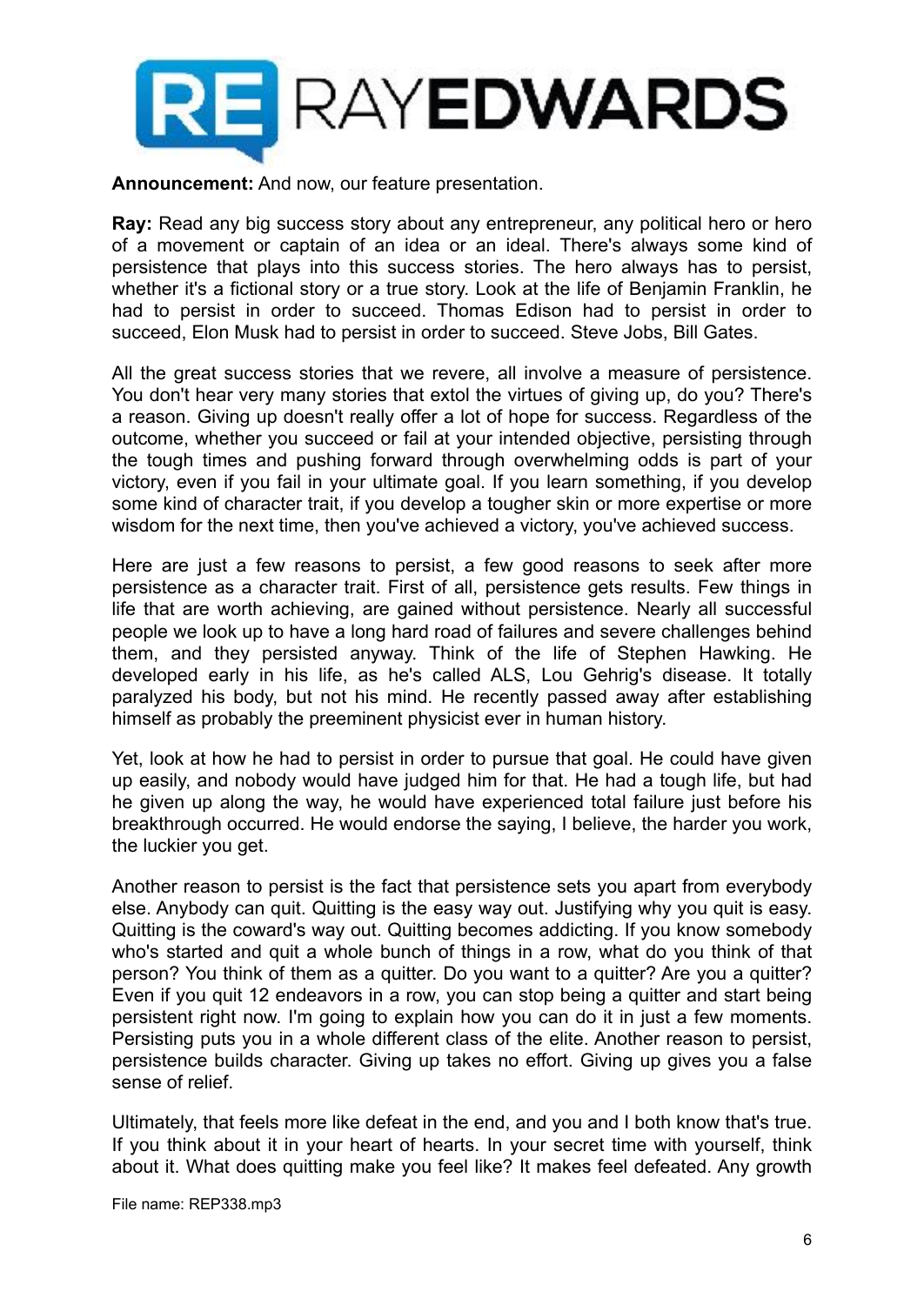

of muscle requires pushing against great resistance, experiencing discomfort, and that causes the muscle to grow. It's the same with your character. Any growth of character requires pushing against great resistance. It takes courage, it takes strong character to persist. It takes courage and strong character to persist, and in persisting, your character becomes even stronger, just like a muscle. You wouldn't expect to develop bigger stronger muscles through not exercising, would you? Of course not. Think of your character as a muscle that needs a workout.

Finally, persistence always offers some measure of success. Just by hanging in there, you've accomplished more than most people ever will, but quit, there is no success. Abraham Lincoln was a man who is all too familiar with failure. He said this, he said, "If you're resolutely determined to accomplish something, the thing is more than half done already." Always bear in mind that your resolution to succeed is more important than any other thing. That's worth repeating. Your resolution to succeed is more important than any other thing, Abraham Lincoln. Wow.

But, I know what life is like too. If the bills are piling up and everybody else is telling you to hang it up, quit, get a real job, give up your dream, it's hard to persist. It's not just the fight to succeed, it's also the fight against what other people think of you and say to you. How they undermine your courage, how they undermine your confidence. How do you remain persistent in the face of so much apparent failure and resistance and even criticism and judgment? Here are the five strategies that will make you more persistent.

Number one, believe in yourself and what you have to offer. Now, you need to have accurate thinking about this but it requires a realistic but optimistic view of yourself. I'm not talking about arrogance here. I'm talking about having a realistic assessment of where you stand, what your buildings and skills are, how much you can improve them, and having an optimistic view of what you're capable of producing, not delusional, but optimistic. Sylvester Stallone was rejected by more than 600 casting agents before he developed his screenplay for Rocky.

His first film took in 117 million dollars, that was in 1976, and it has made him more than five million dollars. If you have something worthwhile and valuable to give to others, keep believing in yourself and never quit.

David Schwartz, in the book *The Magic of Thinking Big,* wrote the following, belief is the thermostat that regulates what we accomplish in life. A person is a product of his own thoughts. Believe big, adjust your thermostat forward, launch your success offensive with honest sincere belief that you can succeed. Believe big and grow big. This book, *The Magic of Thinking Big,* is really the basis of most self-help books these days. If you really want to read the root source of most of the self-help stuff you're hearing in media, YouTube, in books today, go back and read the original David Schwartz, *The Magic of Thinking Big.*

The number two strategy that will make you more persistent, keep trying new things. Maybe you're not sure yet what your product or service is. I was talking to somebody

File name: REP338.mp3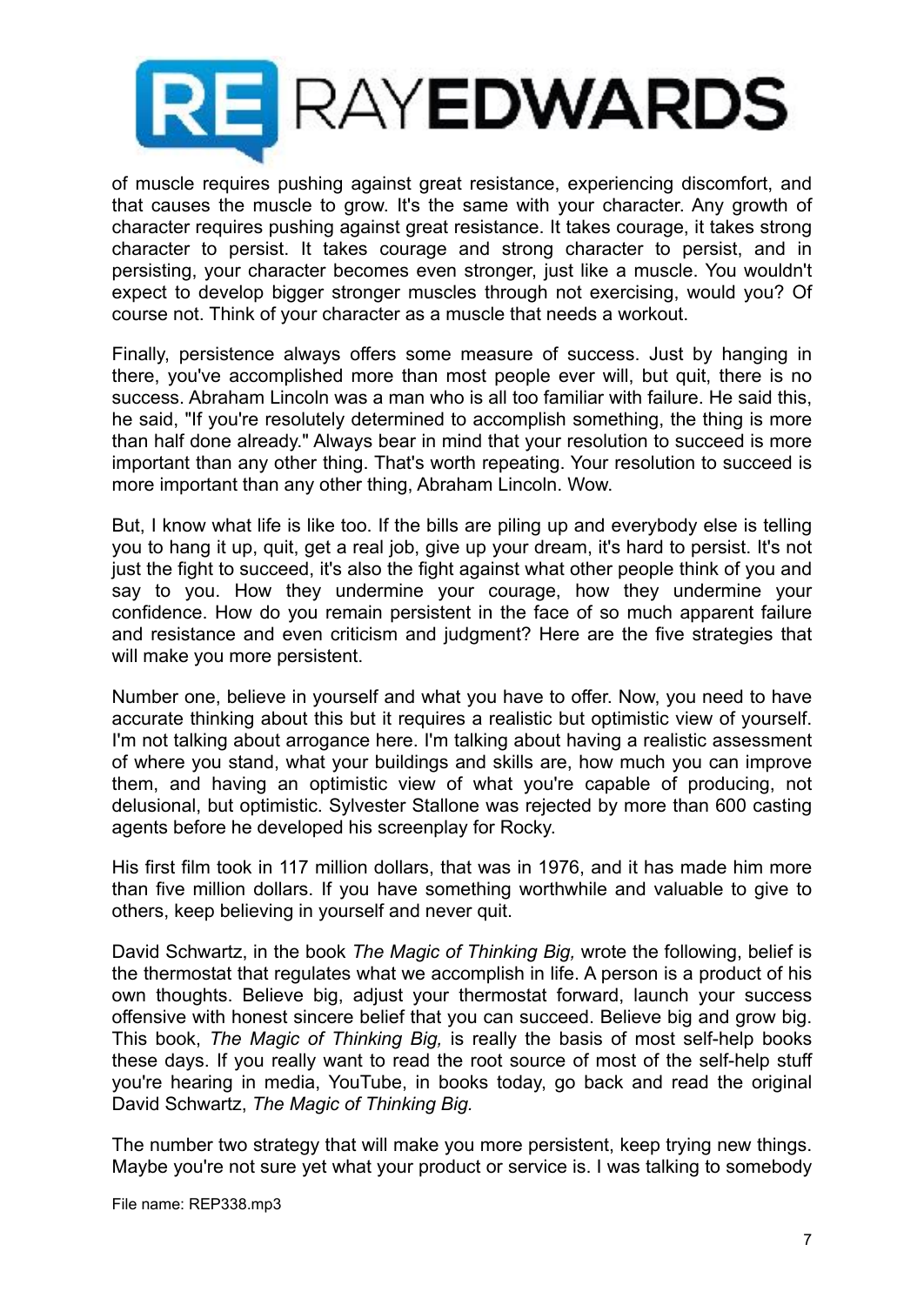

a few days ago about this very thing, she said to me, "I want to do something but I don't know what I want to do, so I can't get started." But this person wanted to be a successful entrepreneur. She desperately wants that for herself. I just shared with her what I would share with anybody want to share with you right now. Pick something and keep trying new things. The Wright brothers experienced thousands of failed experiments before they got it right. Discover your niche, experiment, try different things. Try totally different projects, try different approaches, try different subjects, try different services.

Thomas Watson, the guy who founded IBM, said this, the way to succeed is to double your failure rate. Look at failure as stepping stones on the road to success, not as obstacles in your way. The obstacle is the way.

The number three strategy for becoming more persistent, redefine failure. Look, if you have a minor failed experiment along the way, you'll learn something from it, right? If you did, now you know one more way not to succeed, so you got something out of it. Here's what you need to do as a failure, quitting altogether. Quitting is failure. As long as you persist and you learn something along the way, you haven't failed at all, you've learned something new every time you make an attempt.

Recently, I did an experiment where I was going to vlog, do a video blog on YouTube for one day, every day, for 30 days, and partway through the experiment, I shut it down because I realized it was a failed experiment. What I discovered was I was creating content just for the sake of creating content, so I can say that I've had a vlog for that day, which was not serving my listeners or viewers. It was not serving me and was not serving the community or the world at large. I decided to stop trying to produce content on a schedule just because there's a schedule. That was not a failure. That was an experiment that taught me something valuable, and I'm glad I learned it. I would not have learned it if I had not performed the experiment. I haven't quit YouTube. I'm doubling down on YouTube, and I'm viewing that "failed experiment" as a stepping stone on my road to success with my YouTube channel. Which by the way you should check it out at youtube.com/rayedwards.

The number four strategy for making yourself more persistent, when you fall, keep getting up. Have you ever watched a baby try to learn to walk? They fall something like a thousand times before they can walk. The question is, how long would you give your average baby to learn how to walk? How long would you let them go until you said, that's enough trying, you're going to be wheelchair bound for the rest of your life, no walking for you? That's ridiculous. None of us would say that to a baby. We're not infants, but we should take inspiration from infants who never give up. They keep getting up time after time, thousands of times, they get up until they learn how to walk. When they first start walking, they're not even really walking, they're kind of falling with style.

So you're no infant, but your business may still be in its infancy. Your writing career may still be in its infancy. Your ministry or movement may still be in its infancy. Expect to fall, to trip, to stumble, to bruise your knees, but keep getting up. Soon,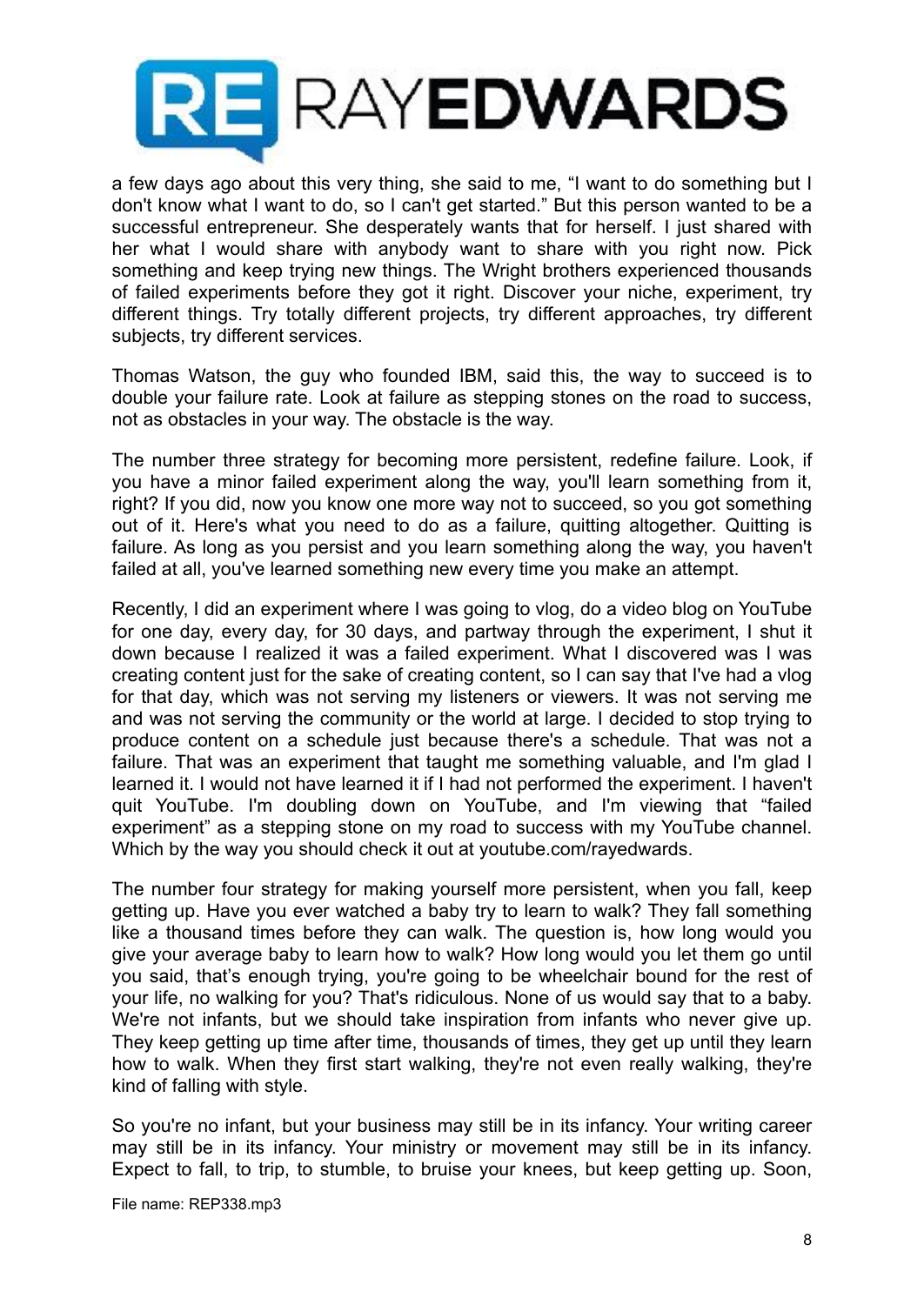

you'll discover that your business, or your ministry, or your career is not just walking, but is running like a gazelle.

The number five strategy for becoming more persistent, don't listen to the dream stealers, to the naysayers. When my clients, Mark Victor Hansen and Jack Canfield, wrote *Chicken Soup For The Soul,* they were rejected by 140 publishers. Publishers told them that book wouldn't sell.

Now, those publishers were not amateurs, they were not armchair experts, they were professionals. They were leaders of the industry, they're supposed to know what they're talking about. But when Mark and Jack finally got a contract with a publisher who was willing to take a risk, their books sold over 100 million copies. Don't listen to the dream stealers, instead, find and spend time with those people who believe in you, support you, and encourage you in the accomplishment of your dreams.

Get into a good mastermind group, get into a peer mastermind group, or if you really want to accelerate your career or your business, get into a paid mastermind group that has the kind of people you want to succeed along with. You might consider our brand new empire builders mastermind group. It's not for everybody, but if you're the \$100,000 a year level in your business already or you're headed there very quickly. You might want to go check out the application at rayedwards.com/empire and see if it's right for you. The point is, get yourself surrounded by people who believe in belief, who believe in possibility, who believe in positivity, who believe in persistence in the face of adversity. Persistence is a key ingredient for success, so keep at it. Don't give up, persist, because success is right around the corner.

Now, I bet you have stories about how persistence has paid off in your life and in your business. If you do, I would love it if you'd share those stories at rayedwards.com/338. That's the address for this episode. It's episode 338, rayedwards.com/338. That's also where you get to show notes, links to the things I've mentioned here, the transcript, and a whole lot more.

One more thing before you go, I want to make sure you've heard about our new conference we're offering in July. It's called Permission to Prosper, 2018. If you are ready to shake off the lies and the limitations and the false beliefs that stop you from experiencing prosperity in every area of your life, this conference is for you.

At permission to Prosper, we're going to clear the path for you to experience full prosperity. Not only in the area of money and finance, that's part of it, but in all seven major zones of life. Those zones are, just for the record, I believe they are, in this order; Faith, fitness, family, fun, finance, friends, and fulfillment.

Imagine that you were at maximum prosperity in all seven of those areas of your life. What would life be like? At Permission to Prosper, 2018, we are going to help you construct your own prosperity blueprint. We'll help you identify and remove the inner conflicts you have about money, wealth and possessions, and you will learn from our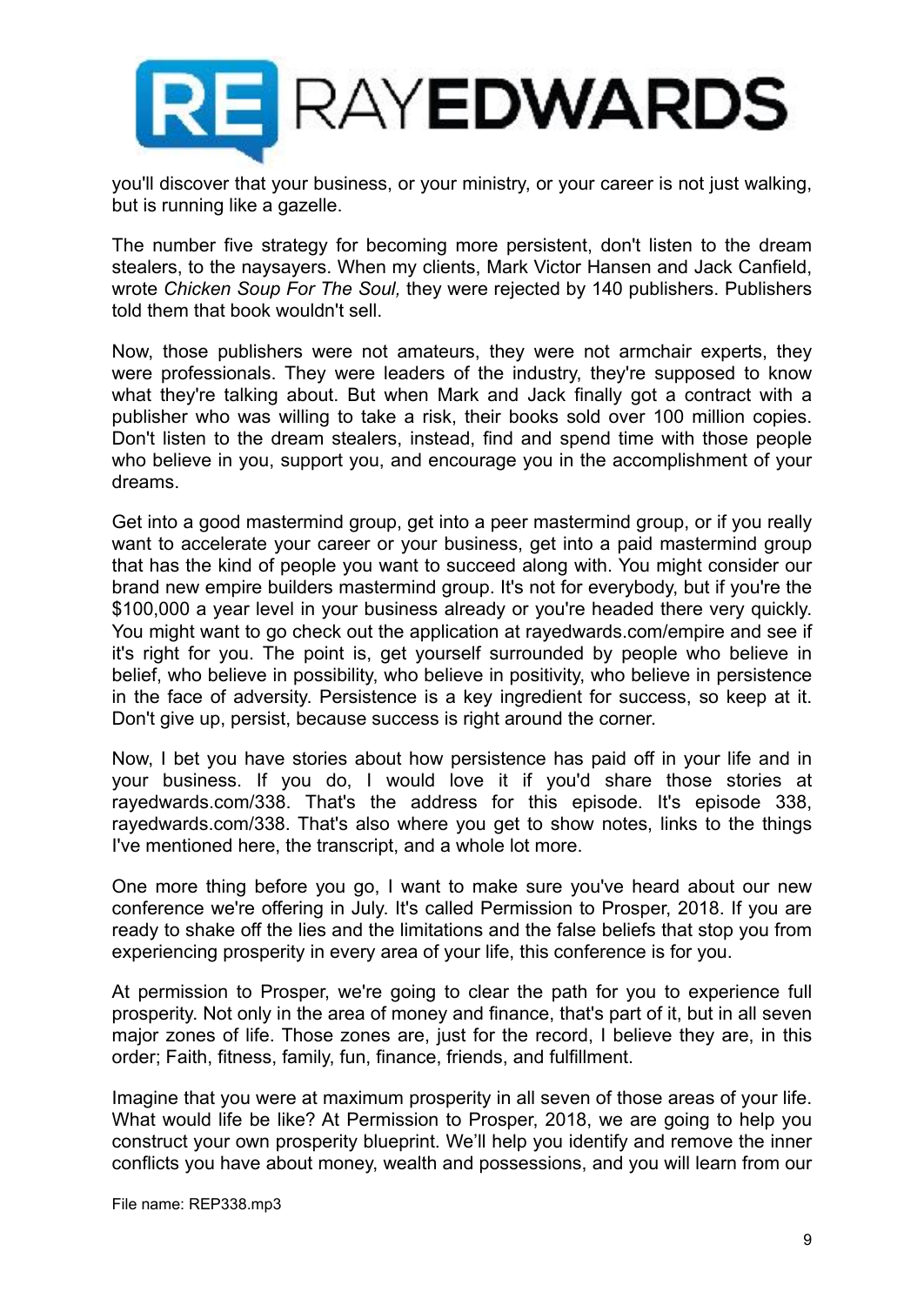

world famous speakers and influencers, including Jeff Goins, the author of *Real Artists Don't Starve*, and more surprise guests we'll be announcing starting next week.

Permission to Prosper is your key to unlock the vaults of wealth, wellness, and wisdom that will give you prosperity and will bring prosperity to everybody around you. Just by being in your presence, you bring prosperity to other people. I know that sounds wild, but I believe it's true.

Register right now at the early bird ticket price of just \$597 per ticket. Prices will increase soon. This is the lowest price you're going to receive on this ticket. Get yours now, and I would suggest you get one for your spouse or significant other, or maybe for your kids. Yes, it's appropriate to bring your kids. There is another option once you decide, you might want to investigate our elite access level, which gives you red carpet perks, including personal time with me. You can get the details and get your ticket now at the lowest possible price by going to permissiontoprosper.com.

If you found this episode helpful or useful or encouraging or uplifting, then please subscribe to the show in your favorite podcast app. You have no idea how much that helps, because every time somebody subscribes and begins downloading shows, especially if you give us a ranking or rating, a review, it elevates our visibility in the Apple search engine or podcasts in the Apple podcast directory, and that means the show becomes more visible to people who need this message of Permission to Prosper, and of prospering with purpose. If you'd like to help us spread that message, then subscribe, give us a star rating. Give us a review. I can only say to you as I said many times before but I mean at the bottom my heart, I so appreciate anything that you can do for us.

Finally, this week's quote worth note comes from Calvin Coolidge. Nothing in this world can take the place of persistence. Talent will not, nothing is more common than unsuccessful men with talent. Genius will not, unrewarded genius is almost a proverb. Education will not, the world is full of educated derelicts. Persistence and determination alone are omnipotent. Until next time, I pray that God grants you more than you could ask or even possibly imagine, that He blesses you, that He makes His face to shine upon you and that you experience prosperity, good health, long life, and I send peace to your house.

**Announcement:** Thank you for listening to the *Ray Edwards Show.*

**Announcement:** Find the complete archives of all episodes at *rayedwardspodcast.com,* or subscribe for free through Apple podcasts and never miss an episode.

**Announcement:** This program copyright Ray Edwards International Incorporated. All Rights Reserved.